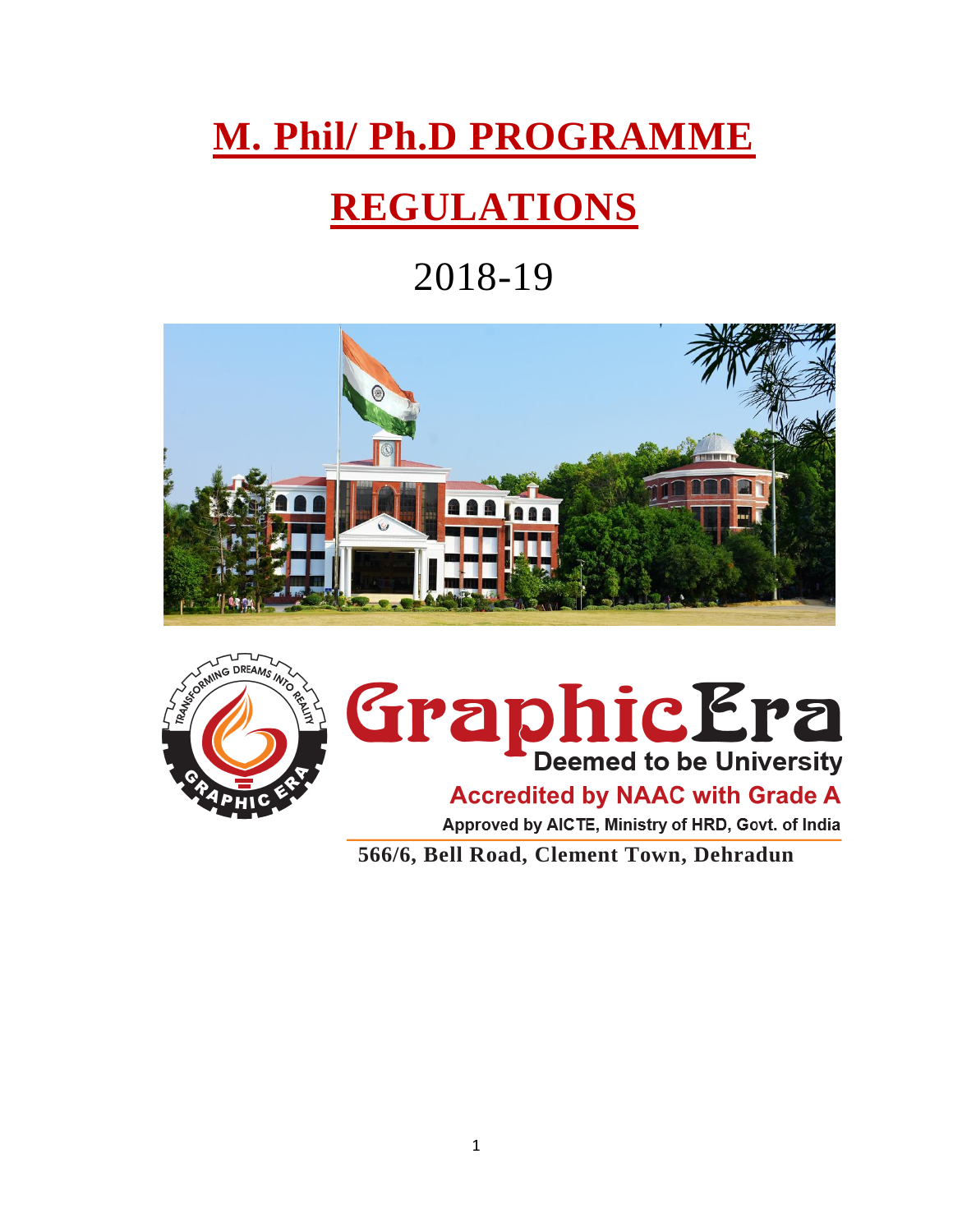#### **1. TITLE AND COMMENCEMENT**

1.1 These regulations may be called GEU ( based on the guidelines notified by UGC on Minimum Standards and Procedure for Award of M.Phil./Ph.D. Degrees dated  $5<sup>th</sup>$  May 2016 in suppression of UGC regulation 2009) Regulations 2016

1.2 These shall come into force from the academic session July 2018.

#### **2. DEFINITIONS:**

In these Regulations, unless the context otherwise requires,

- i. "*University*" means Graphic Era University, Dehradun.
- ii. "*Programme*" means either M .Phil or Doctoral Programme leading to the award of M.Phil/ Ph.D. in Engineering/Technology/Science and Humanities/ Management Sciences, as the case may be.
- iii. "*Scholar*" means M. Phil/ Ph.D. student admitted by the University either under Full-time or Parttime category.
- iv. "*Supervisor*" means any faculty member of the University who has been recognized by the University to guide the research scholars.
- v. "*Joint Supervisor*" means a recognized Supervisor to guide a research scholar in an area that requires more than one expert.
- vi. "*Student Research Committee*" (*SRC*) means a Committee constituted by the University for each Scholar to monitor the process and progress of his/her research work.
- vii. "*Departmental Research Committee*" (*DRC*) means a Departmental Committee for every department constituted by the University to monitor the process and progress of research work carried out in the Department.
- viii. "*Chairman/Chairperson*" means Dean (Research).
- ix. "*Head of the Department*" means Head of the Department in which the research is being carried out.
- x. "*Research and Consultancy Board*" means the Board duly constituted by the Vice-Chancellor of the University to oversee the Research and Development, Sponsored Research Projects and Consultancy activities of the University.
- xi. "*Specialization*" means the discipline of the Post Graduate Degree programme such as Environmental Engineering, Applied Electronics, Physics, Management, Computer Science, Biotechnology etc.
- xii. "*Course*" means course of Post graduate level of certain credits that is prescribed by SRC for the scholar to undergo as a part of the programme requirement.
- xiii. "*Special Elective*" means any theory subject/laboratory/field work specific to the area of research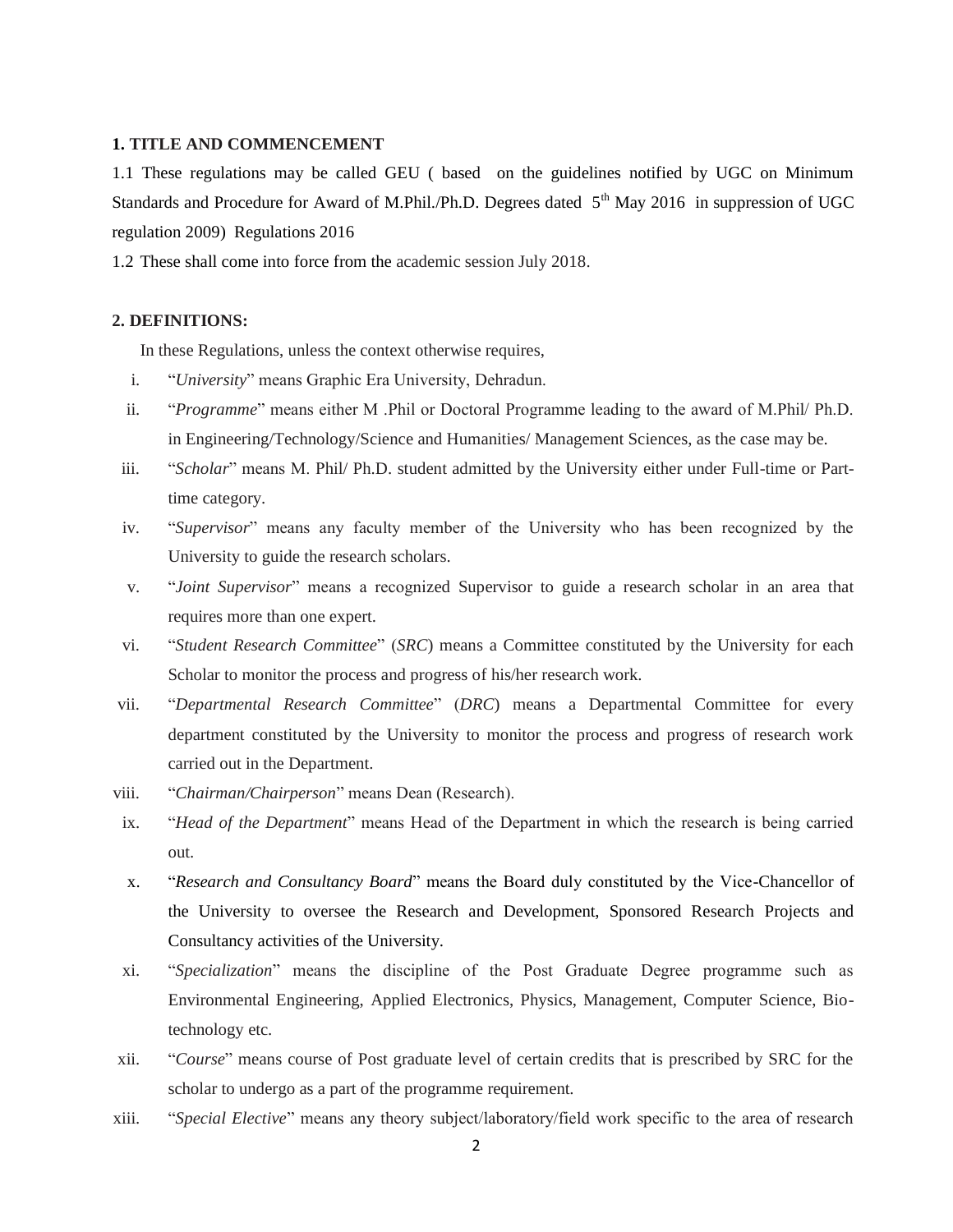designed by the Supervisor, recommended by SRC / DRC and

approved by Dean (Research) and Vice Chancellor. These courses can be designed as self-study courses.

- xiv. "*Provisional Registration*" means the registration till the successful completion of the course work and the approval of synopsis.
- xv. "*Peer Reviewed Journal*" means peer reviewed journal indexed in DBLP, SCOPUS or SCI Indexed.

#### **3. ADMISSION PROCEDURE:**

3.1 The University shall issue notification for M. Phil/Ph.D admission at the beginning of each Semester in leading newpaper as well as on website of the university. The candidates desirous of registering for M. Phil/Ph.D. Programme shall download the Application Form for M.Phil/Ph.D. Admission from the University website [\(www.geu.ac.in](http://www.geu.ac.in/) ), fill-in all the necessary details along with required documents and submit the same through proper channel, wherever applicable, before the due date as indicated in the notification issued from time to time.

3.2 Incomplete applications in any respect shall be liable to be summarily rejected without any intimation to the candidate.

3.3 Applications of the eligible candidates shall be processed by committee(s) constituted by the Dean (Research) for the purpose of selection. The composition of such Committees and screening criteria shall be decided by the Dean (Research) with the approval of Vice-Chancellor, taking into account the number of seats available and number of applications received.

3.4 Such committee(s) shall screen the applications as per the eligibility norms and be responsible for the conduct of test and *interview* for the eligible candidates. Based on the performance in the test & interview, admission shall be offered.

If the Dean (Research) deems necessary, the responsibility of conducting written test or both written test and *interview* may be entrusted to the Controller of Examinations of the University.

3.4.1 An Entrance Test shall be qualifying with qualifying marks as 50%. The syllabus of the Entrance Test shall consist of 50% of research methodology and 50% shall be subject specific.

3.4.2 An interview/*viva-voce* to be organized to discuss their research interest/area through a presentation before a duly constituted Department Research Committee.

3.4.3 The interview/*viva voce* shall also consider the following aspects, viz. whether: the candidate possesses the competence for the proposed research; the research work can be suitably undertaken at the Institution/College; the proposed area of research can contribute to new/additional knowledge.

3.5 Candidates qualified with M.Phil./GATE/NET/SLET/other National Level Eligibility Test OR working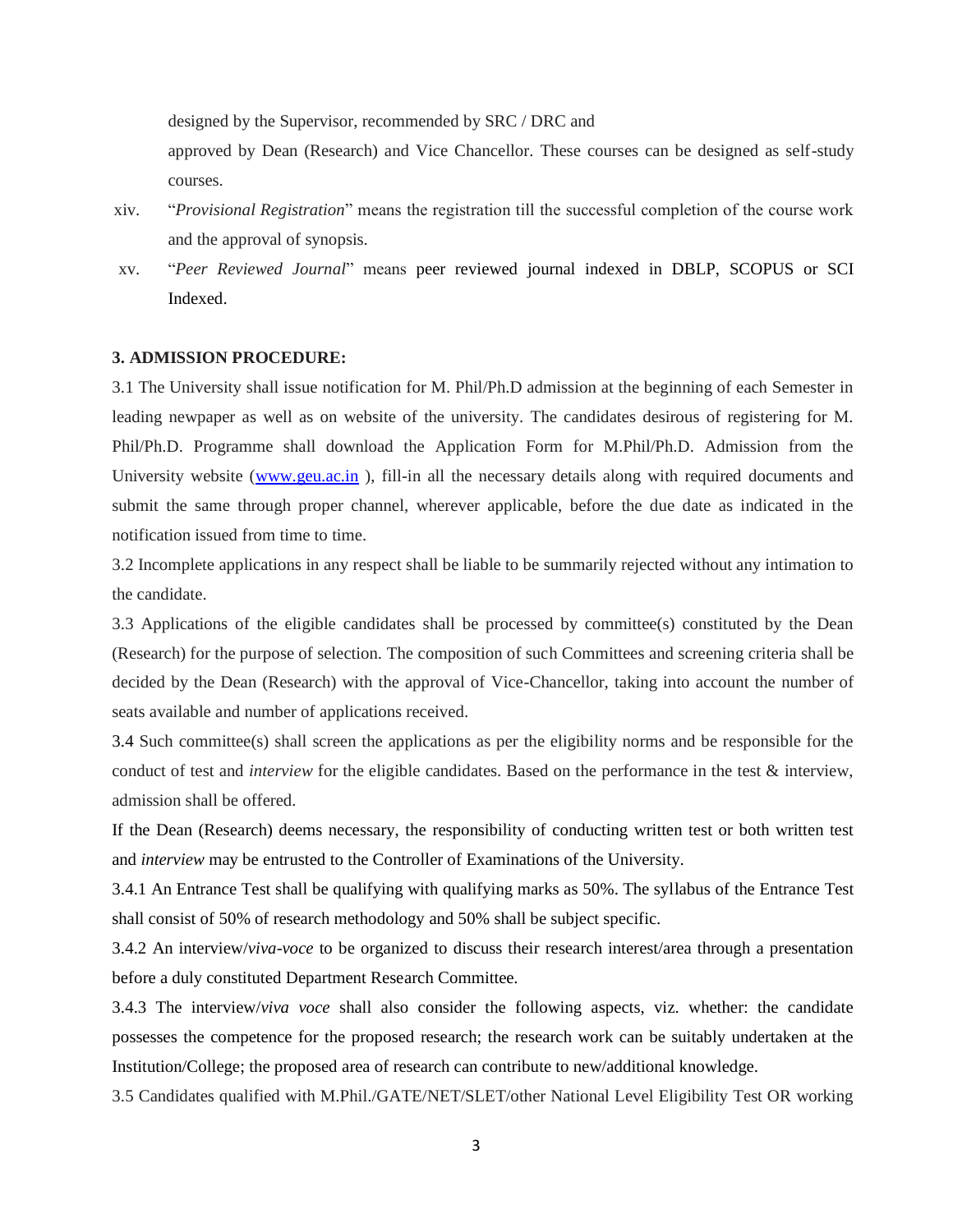in recognized Universities/Institutes/Research centres having hands on research experience and having the evidence of published research work can be exempted from written test and they have to appear for the *interview* only.

3.6 On the recommendation of DRC and Dean (Research), Vice Chancellor shall approve the short listed candidates for admission to the doctoral programme in the appropriate specialization, after giving due consideration to the interdisciplinary fields of research, if any, and decide the Faculty in which the candidate shall be registered.

3.7 Selected candidates shall be provisionally registered for Ph.D. programme with the approval of the Vice-Chancellor either in January or July session.

#### **3.8 Eligibility criteria for admission to the M.Phil. programme:**

3.8.1 Candidates for admission to the M.Phil. programme shall have a Master's degree or a professional degree declared equivalent to the Master's degree by the corresponding statutory regulatory body, with at least 55% marks in aggregate or its equivalent grade 'B' in the UGC 7-point scale (or an equivalent grade in a point scale wherever grading system is followed) or an equivalent degree from a foreign educational Institution accredited by an Assessment and Accreditation Agency which is approved, recognized or authorized by an authority, established or incorporated under a law in its home country or any other statutory authority in that country for the purpose of assessing, accrediting or assuring quality and standards of educational institutions.

3.8.2 A relaxation of 5% of marks, from 55% to 50%, or an equivalent relaxation of grade, may be allowed for those belonging to SC/ST/OBC(non-creamy layer)/Differently-Abled and other categories of candidates as per the decision of the Commission from time to time, or for those who had obtained their Master's degree prior to 19th September, 1991. The eligibility marks of 55% (or an equivalent grade in a point scale wherever grading system is followed) and the relaxation of 5% to the categories mentioned above are permissible based on the qualifying marks without including the grace mark procedures.

#### **3.9 Eligibility criteria for admission to Ph.D programme:**

Subject to the conditions stipulated in these Regulations, the following persons are eligible to seek admission to the Ph.D. programme:

3.9.1 Master's Degree holders satisfying the criteria stipulated under Clause 3.8.1 above.

3.9.2 Candidates who have cleared the M.Phil. course work with at least 55% marks in aggregate or its equivalent grade 'B' in the UGC 7-point scale (or an equivalent grade in a point scale wherever grading system is followed) and successfully completing the M.Phil. Degree shall be eligible to proceed to do research work leading to the Ph. D. Degree in the same Institution in an integrated programme. A relaxation of 5% of marks, from 55% to 50%, or an equivalent relaxation of grade, may be allowed for those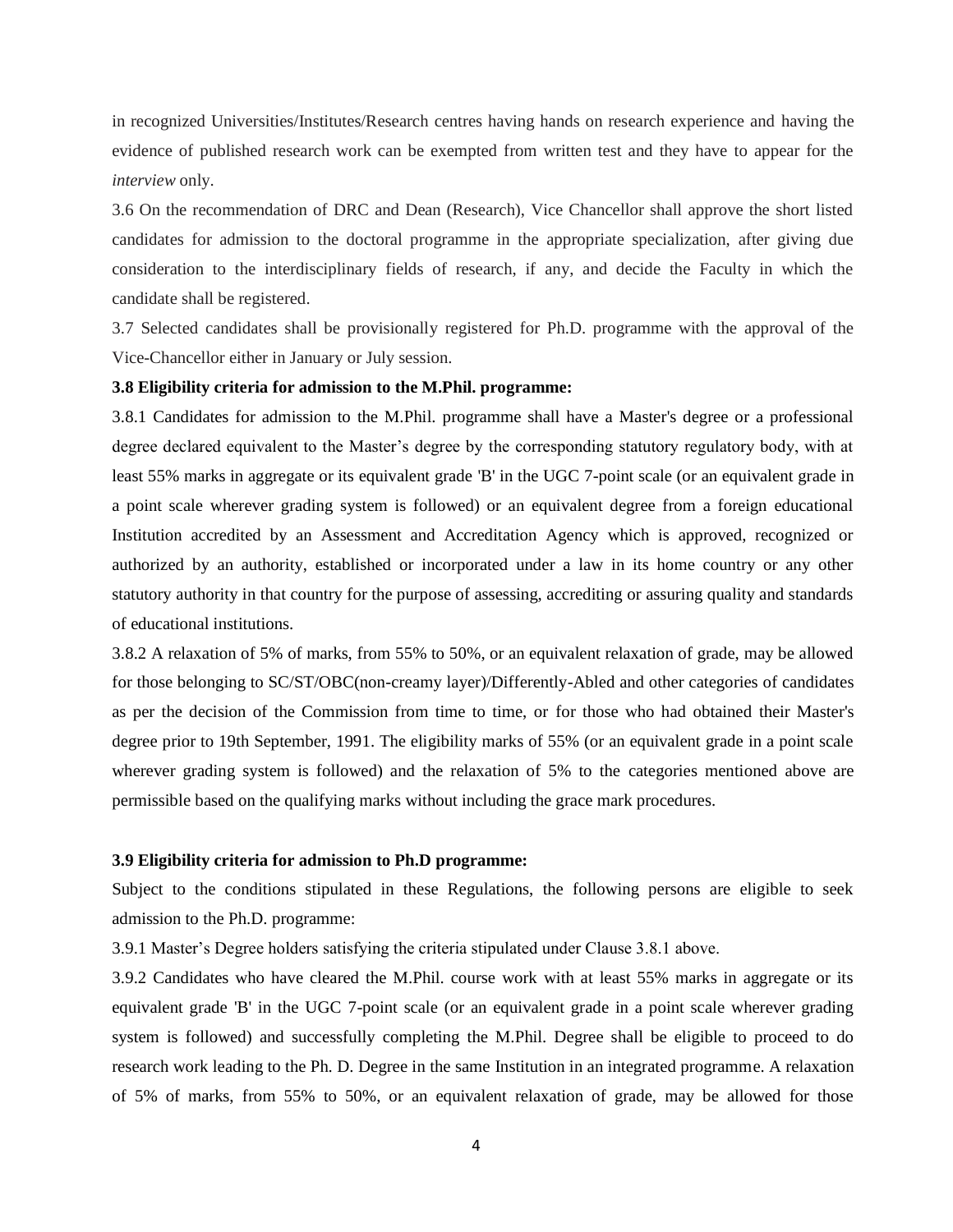belonging to SC/ST/OBC(non-creamy layer)/differently-abled and other categories of candidates as per the decision of the Commission from time to time.

3.9.3 A person whose M.Phil. dissertation has been evaluated and the viva voce is pending may be admitted to the Ph.D. programme of the same Institution;

3.9.4 Candidates possessing a Degree considered equivalent to M.Phil. Degree of an Indian Institution, from a Foreign Educational Institution accredited by an Assessment and Accreditation Agency which is approved, recognized or authorized by an authority, established or incorporated under a law in its home country or any other statutory authority in that country for the purpose of assessing, accrediting or assuring quality and standards of educational institutions, shall be eligible for admission to Ph.D. programme.

#### **4. Ph.D. PROGRAMME**

Candidates who satisfy the eligibility criteria as in Clause 3.9 are eligible to apply for Ph.D. Programme.

#### **4.1 Full-time Ph.D. Programme**

4.1.1 Candidates under Full-time shall do research work in the University and shall be available during the working hours for curricular, co-curricular, extracurricular and related activities.

4.1.2 Candidates working in a project undertaken by the University from State/ Central/ Quasi Government/ Industries/ Reputed Organizations shall be deemed to be a full-time scholar if the following conditions are fulfilled-

(a) The Co-ordinator/Investigator of the project is a recognized Supervisor of the University as defined in Clause.

(b) The Department/Centre where the project is undertaken is a recognized research centre of the University.

4.1.3 Candidates in employment (in case of sponsored category) who want to pursue full-time study shall fulfil the following conditions

(a) They shall be sponsored by their employer. A No Objection Certificate (NOC) to this effect shall be produced by the candidate at the time of admission.

(b) They shall avail leave from the employer for the minimum duration of the completion of the program.

(c) They shall be formally relieved from their duty to join the research programme.

4.1.4 Candidates who are selected at National Level Fellowship programmes or by any recognized bodies and who satisfy the eligibility conditions as per the regulations shall apply for Full-time category in the respective specialization.

4.1.5 Foreign Nationals sponsored by the Government of India on any exchange programme and who satisfy the eligibility conditions as per the regulations shall apply for Full-time category in the respective specialization.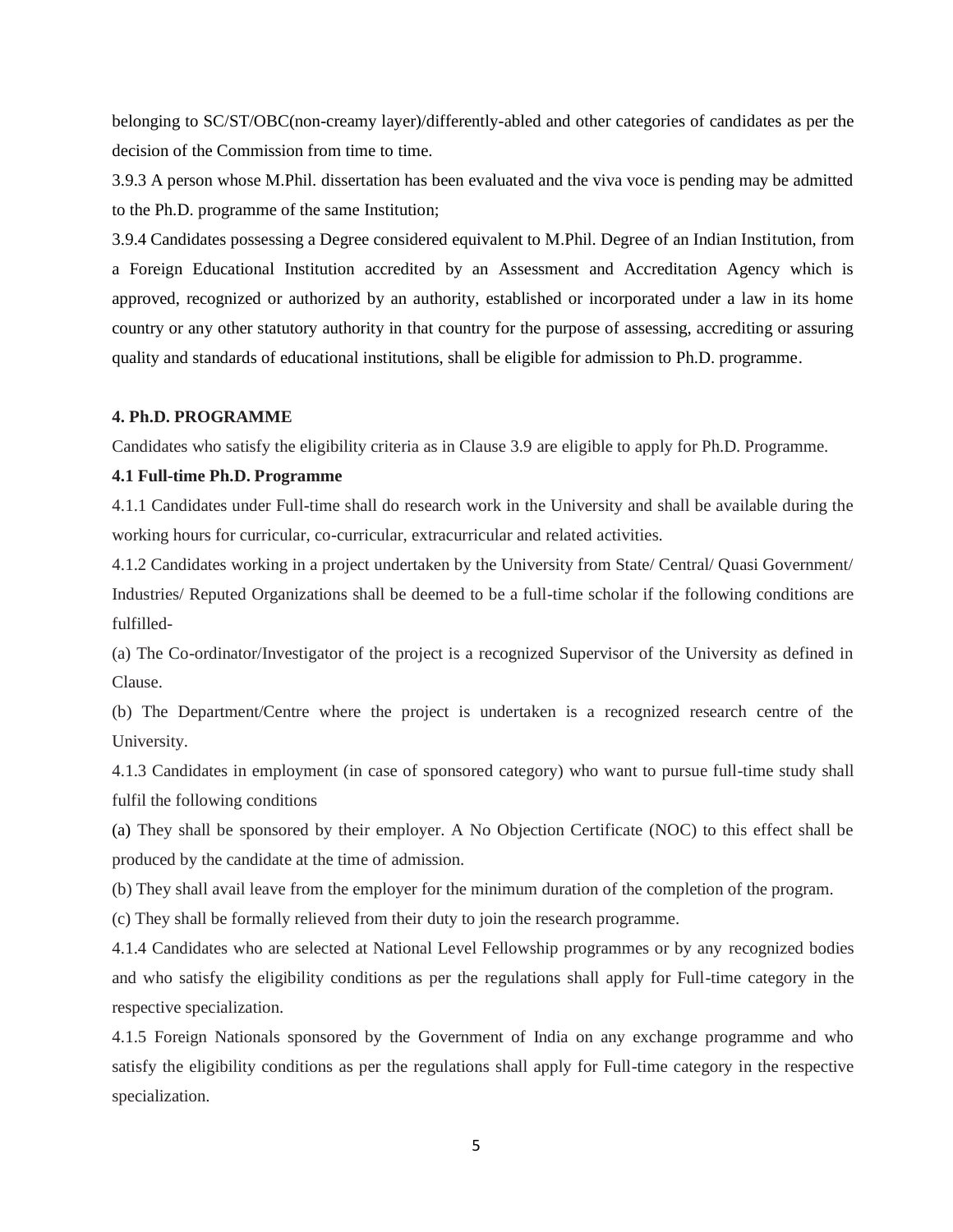4.1.6 Self financial Candidates (Indian/foreign)

#### **4.2 Part-time Ph.D. Programme**

The following categories of candidates are eligible to apply under Part-time programme.

4.2.1 Full-time teachers of University.

4.2.2 Candidates working in Industrial Units/ Reputed Organizations /R&D Departments/ National Laboratories/ Units of Government/ Quasi Government or any other research laboratories, approved research centres/ any other universities which are recognized by the University to do collaborative research with the University and sponsored by the respective employer.

Explanation-I: Eligible candidates working in the Departments of the University shall be classified as Part Time (Internal).

Explanation-II: Candidates mentioned in Clause 4.2.2 shall be classified as Part Time (External).

#### **4.3 Change of Category**

4.3.1 The change of category of registration shall be permitted subject to the recommendation of SRC.

4.3.2 The change of category shall be recommended by SRC and approved by the Dean (Research).

#### **5. DURATION OF THE PROGRAMME**

5.1 The duration of the programme and the time for submission of Thesis are counted from the date of admission to the programme.

5.2 The minimum duration of the Ph.D. programme in Engineering, Technology, Science, Humanities, Management and allied programmes for Full-time and Part-time programmes shall be three years and four years respectively. In exceptional cases, the minimum program duration can be relaxed by 6 months. M.Phil. programme shall be for a minimum duration of two (2) consecutive semesters / one year and a maximum of four (4) consecutive semesters / two years.

The women candidates and Persons with Disability (more than 40% disability) may be allowed a relaxation of one year for M.Phil and two years for Ph.D. in the maximum duration. In addition, the women candidates may be provided Maternity Leave/Child Care Leave once in the entire duration of M.Phil/Ph.D. for up to 240 days.

5.3 The Dean (Research) shall permit, if deemed appropriate, break of study for the scholar under extraordinary circumstances such as medical grounds and other compelling reasons which warrants his absence from the programme, on an application submitted by the scholar to that effect and duly forwarded by the supervisor and the Head of Department.

5.4 Break of study to scholars may be granted up to a maximum period not exceeding one year at a time subject to the maximum period of two years in the entire programme. Break of study period shall be accounted for the counting of duration of the programme. The scholar shall continue to deposit the semester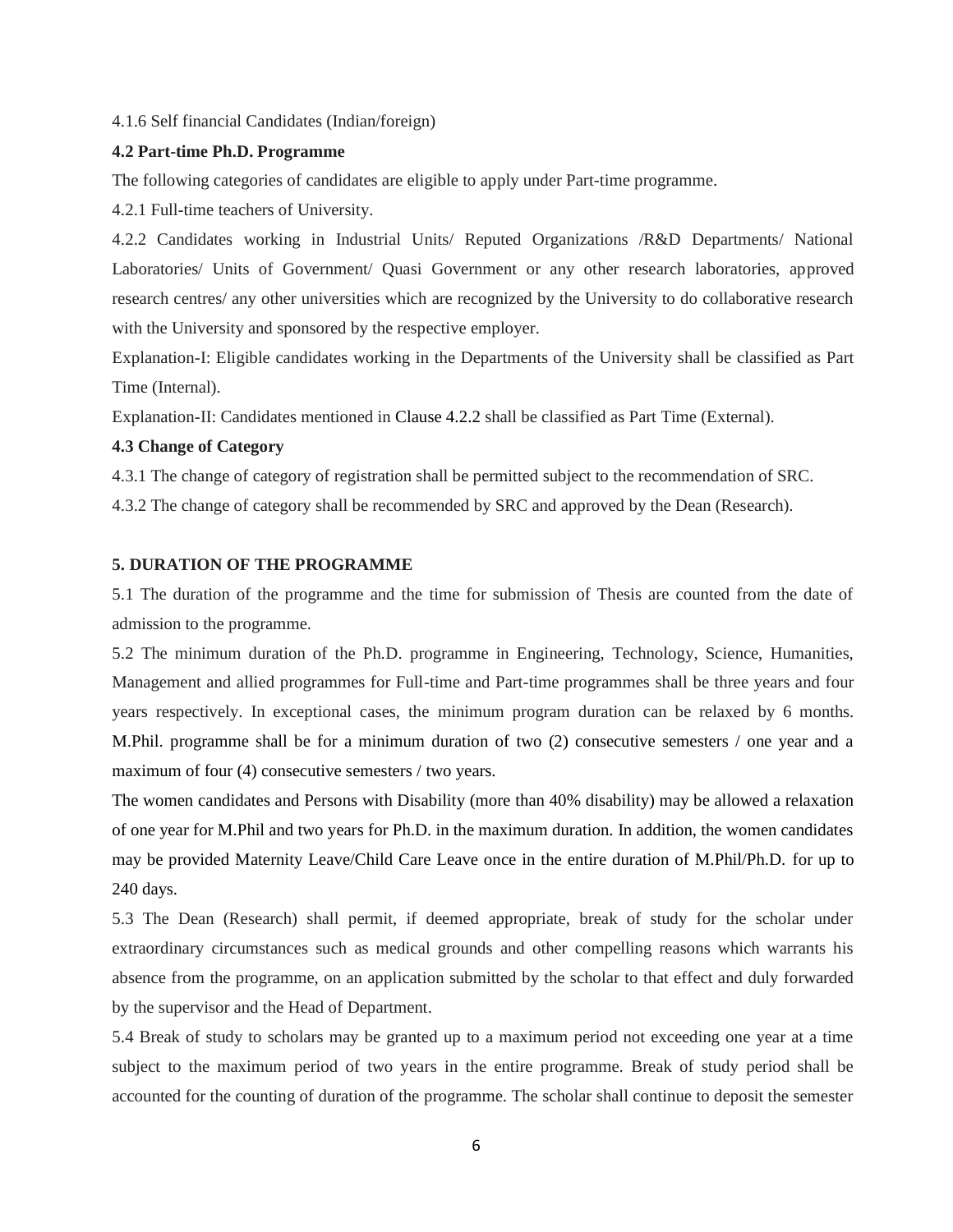fees during the break of study period regularly.

5.5 The maximum duration for the PhD .programme shall be six years for full time candidates and seven years for part-time candidates.

#### **6. EXTENSION OF MAXIMUM DURATION**

6.1 In exceptional circumstances, the Dean (Research) and Vice Chancellor upon the recommendation of SRC, if deemed fit, may grant a grace period of six months at a time, subject to a maximum of one year in the entire programme, beyond the normal maximum period to enable the scholar to submit the Thesis. The request for such an extension should be made at least one month prior to the end of the maximum period. During the period of grace the scholar shall be liable to pay such fees as may be prescribed by the University from time to time.

6.2 If the scholar fails to submit the Thesis within the extended period of one year, the registration shall be cancelled and the name of the concerned scholar be removed from the rolls.

#### **7.PLACE OF RESEARCH**

The places of research in respect of Full-time and Part-time programmes are as under:

#### **7.1 Full-time Programme**

7.1.1 The Full-time programme shall ordinarily be undertaken in the University Departments and approved research centres only.

7.1.2 The place of research for the project scholars mentioned in Clause 4.1.2 shall be the Department where the project is undertaken.

7.1.3 Full-time scholars shall necessarily sign in the attendance register on all working days at the respective place of research.

#### **7.2 Part-time Programme**

7.2.1 The place of research for the scholars working as per Clause 4.2 shall ordinarily be the Institute where the Supervisor is working. The candidate may use with permission the facilities in Industrial Units / Organizations / R&D Departments / Recognized Research Laboratories / Units of Government /Quasi Government organizations / any other universities provided the candidate has cleared the course work and the research proposal has been approved by the SRC.

#### **8. RECOGNITION OF SUPERVISOR AND REGISTRATION OF SCHOLARS**

8.1 There shall be a Supervisor or Supervisors for each scholar who will be approved by Departmental Research Committee.

8.2 Supervisor: He /She shall normally be full time faculty member of the University with Ph.D. degree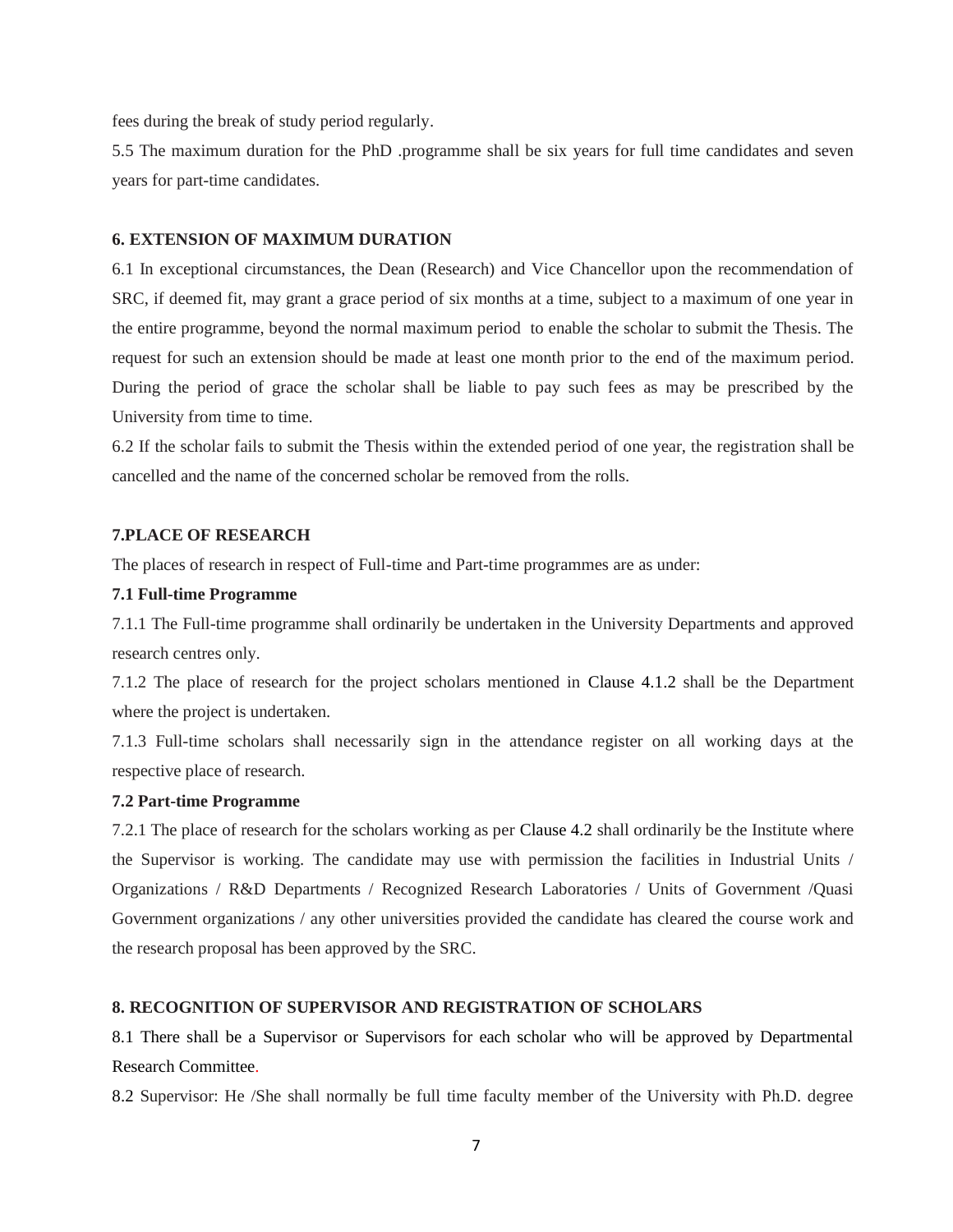with evidence of sufficient research in the proposed field.

8.3 Any regular Professor of the University/Institution Deemed to be a University with at least five research publications in refereed journals and any regular Associate/Assistant Professor of the university with a Ph.D. degree and at least two research publications in refereed journals may be recognized as Research Supervisor. Provided that in areas/disciplines where there is no or only a limited number of refereed journals, the university may relax the above condition for recognition of a person as Research Supervisor with reasons recorded in writing.

8.4 Only a full time regular teacher of the concerned University/Institution Deemed to be a University/College can act as a supervisor. The external supervisors are not allowed. However, Co-Supervisor can be allowed in inter-disciplinary areas from other departments of the same institute or from other related institutions with the recommendation of the Chairman, DRC and approval of Dean( R & D).

8.5 The allocation of Research Supervisor for a selected research scholar shall be decided by the Department concerned depending on the number of scholars per Research Supervisor, the available Specialization among the Supervisors and research interests of the scholars as indicated by them at the time of interview/*viva voce*.

8.6 In case of topics which are of inter-disciplinary nature where the Department concerned feels that the expertise in the department has to be supplemented from outside, the Department may appoint a Research Supervisor from the Department itself, who shall be known as the Research Supervisor, and a Co-Supervisor from outside the Department/ Faculty/College/Institution on such terms and conditions as may be specified and agreed upon by the consenting Institutions/Colleges.

8.7 If before submission of the thesis by the candidate, the research supervisor leaves the institution or expires or otherwise becomes incapable of guiding the scholar, the scholar shall be allotted with some other suitable supervisor by the Dean (Research) on the recommendation of the Chairman, DRC.

#### **9. CHANGE OF SUPERVISOR**

9.1 When a Supervisor of a scholar happens to be away for more than six months and up to one year, he shall continue to guide the scholar, but a Supervisor-in-charge shall be appointed by the Dean (Research) on a request of the Supervisor and the recommendation of the SRC/DRC. The Supervisor-in-charge shall function till the Supervisor returns.

9.2 When a Supervisor of a scholar happens to be away from the University for more than one year, an alternate Supervisor shall be appointed by the Dean (Research) based on the request of the Supervisor and/or the recommendation of the SRC/DRC.

9.3 When a Supervisor retires from service on superannuation or leaves service, he shall make arrangements for an alternate Supervisor for his scholar. However, the Supervisor who retired from service shall continue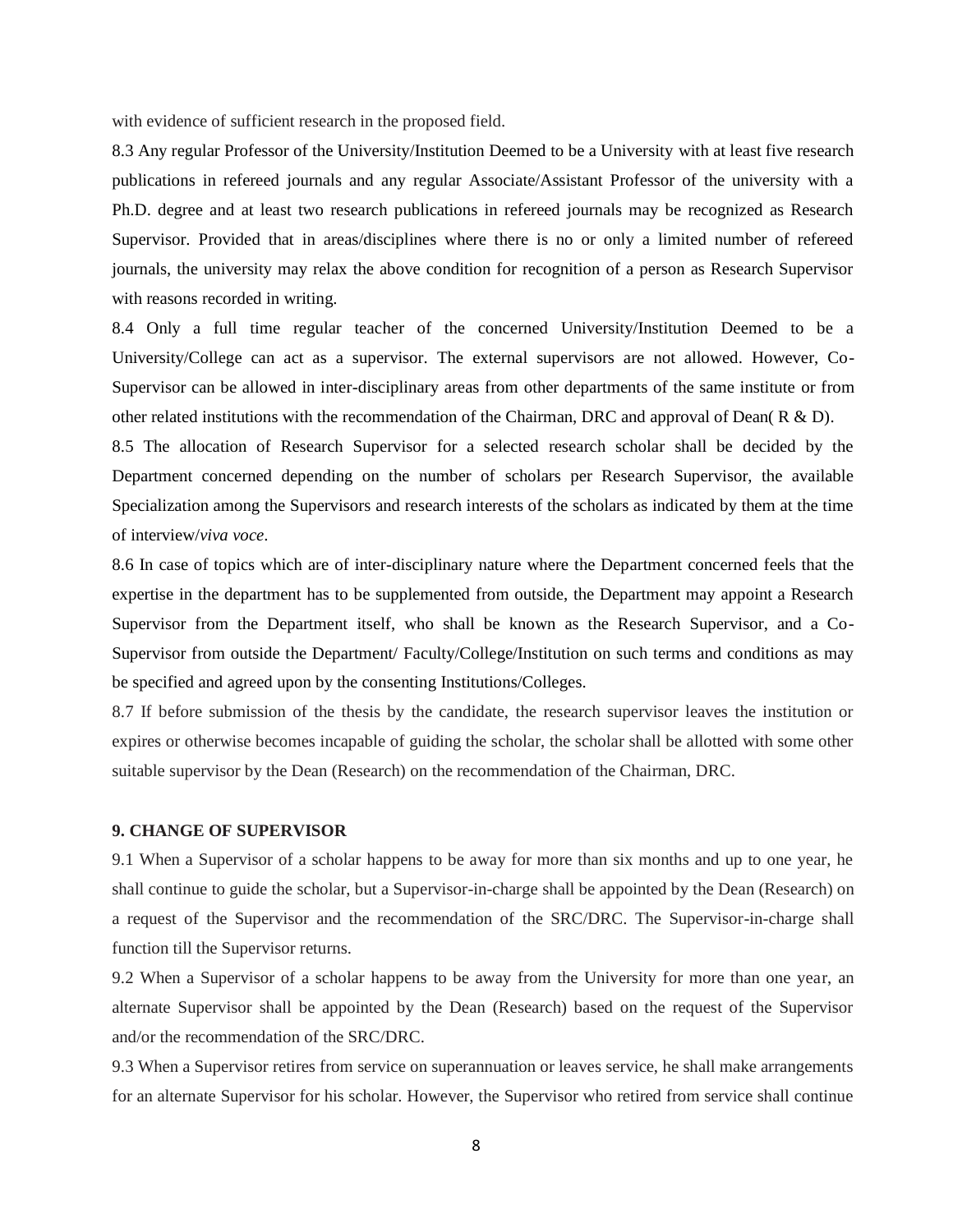to guide a scholar on his written request provided he has guided the scholar continuously for two years and the provisional registration of the scholar is confirmed or the scholar has submitted the Synopsis. However a Joint Supervisor shall be appointed by the Dean (Research) based on the request of the Supervisor and/or the recommendation of the SRC/DRC to take care of the administrative and research responsibilities of the scholar.

9.4 When a Supervisor migrates to some other University/non-recognized department of the University, an alternate Supervisor shall be appointed by the Dean (Research) on the recommendation of SRC/DRC to take care of the administrative and research responsibilities of the scholar. However, the migrated supervisor may continue to guide the scholar on his written request provided he/she has guided the scholars continuously for two years or more.

9.5 Ordinarily change of Supervisor is not permissible. However in extraordinary circumstances the request for change of the Supervisor shall be discussed and can be recommended by SRC/DRC and shall need to be formally approved by Dean-Research.

9.6 If the scholar migrates to another University/ Institution, such scholar shall be permitted to continue the research work in the University and submit the Thesis under the same Supervisor. An appropriate change of category for the scholar may be required. In case of relocation of an M.Phil/Ph.D. Woman scholar due to marriage or otherwise, the research data shall be allowed to be transferred to the University to which the scholar intends to relocate provided all the other conditions in these regulations are followed in letter and spirit and the research work does not pertain to the project secured by the parent institution/ supervisor from any funding agency. The scholar will however give due credit to the parent guide and the institution for the part of research already done.

#### **10. Number of Scholars**

A Research Supervisor/Co-supervisor who is a Professor, at any given point of time, cannot guide more than three (3)M.Phil. and Eight (8) Ph.D. scholars. An Associate Professor as Research Supervisor can guide up to a maximum of two (2) M.Phil. and six (6) Ph.D. scholars and an Assistant Professor as Research Supervisor can guide up to a maximum of one (1) M.Phil. and four (4) Ph.D. scholars.

#### **11. RESEARCH ASSOCIATESHIP/ FELLOWSHIP**

Graphic Era Deemed to be University Dehradun will award Associateships / Fellowships to the Full Time research scholars under following categories, viz.,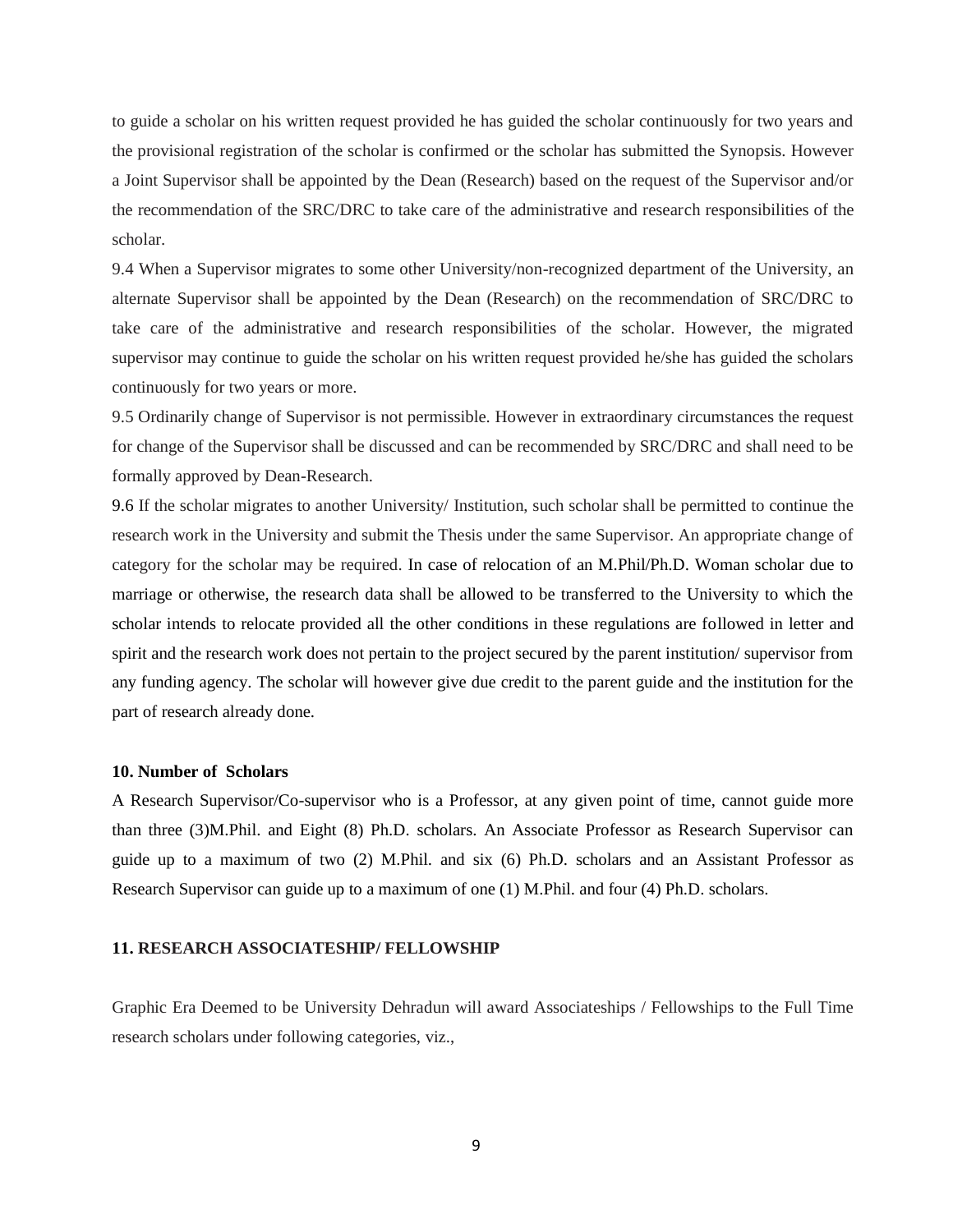#### **CATEGORY I - TEACHING / RESEARCH ASSOCIATESHIP**

a. Available to all such Full Time scholars who are getting financial assistance from any source like JRF etc.

b. Rs. 15000/- per month after the completion of the course work in addition to the scholarship being drawn by the scholar from any other source.

c. Teaching/ Research Associate will *undertake 8 -10 hours* per week of teaching / research work as assigned by the institute.

#### **CATEGORY II – INSTITUTE FELLOWSHIP / SCHOLARSHIP**

a. Available to such meritorious FT research scholars who are not drawing financial assistance from any other source.

b. Rs. 15000/- per month before completion of the course work and Rs. 18000/- per month after completion of the course work.

c. Institute fellow will undertake 8 -10 hours per week of teaching / research work as assigned by the institute (after the completion of the course work.)

#### **TUITION FEE WAIVER**

Tuition fee waiver is also available on merit cum means basis (based on the merits of the case)

#### **12 LEAVE RULES**

The Full Time Ph.D. students, eligible for a maximum of 30 days leave in an academic year.

The breakup of leaves will be twelve (12) casual leaves, six (6) medical leaves and twelve (12) research duty leave/semester break leaves.

#### **13. COMMITTEES ASSOCIATED WITH RESEARCH PROGRAMME**

13.1 Research and Consultancy Board:

The Research and Consultancy Board shall oversee the policies and process of academic research activities of the University. The Research and Consultancy Board shall consist of the following members:

- Vice Chancellor Chairperson
- Pro Vice Chancellor
- Director Research Member
- Dean Research Member Secretary
- Dean Projects -Member
- Dean Academics-Member
- Deans of faculties such as Dean Engineering/ Dean Management/ Dean Allied Sciences/ any other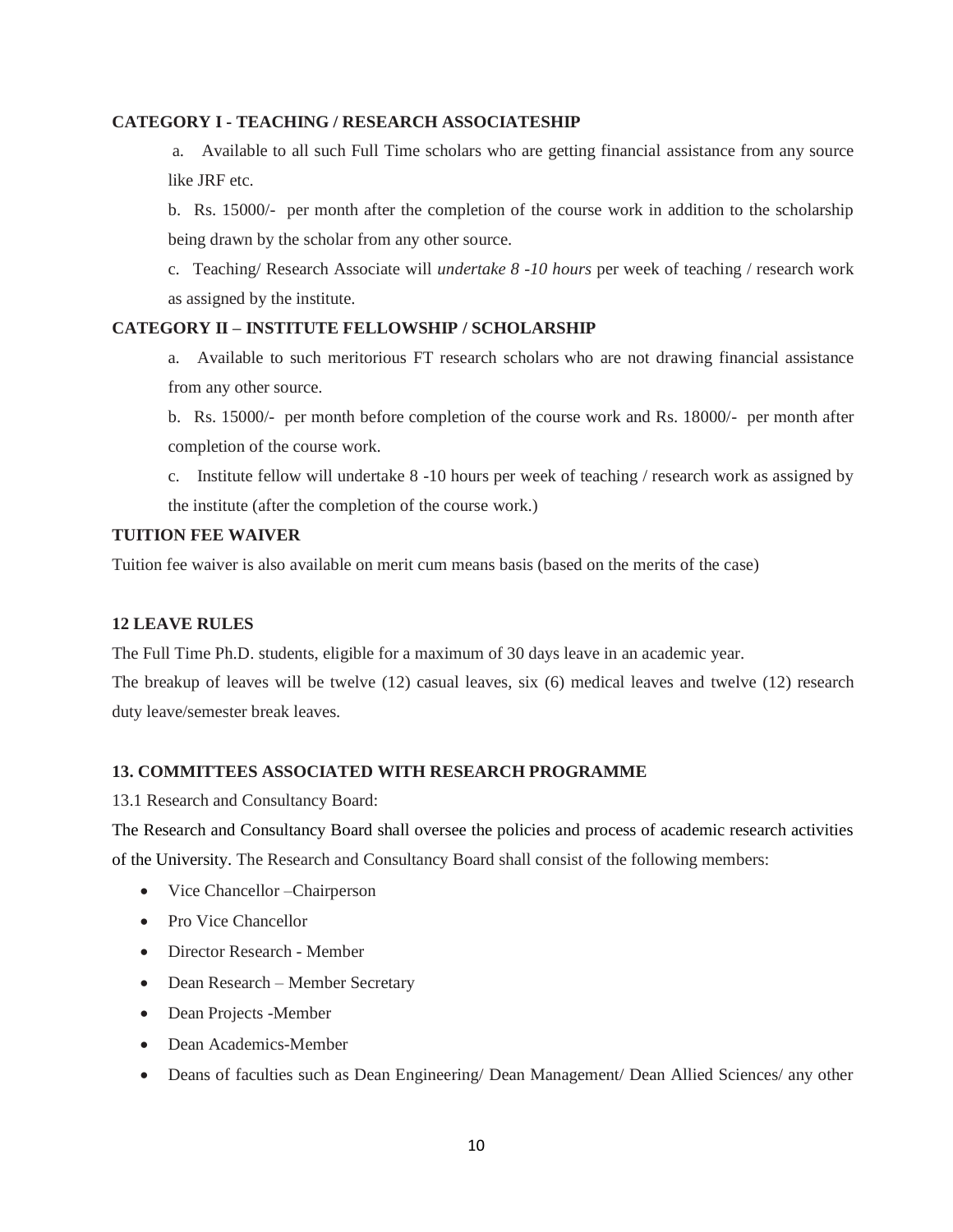Dean as may be appointed by the University.

- Two external experts from outside the University.
- HOD or his nominee (maximum three).

Departmental Research Committees (DRC) and Student Research Committees (SRC) are monitored by Research and Consultancy Board.

13.2 Departmental Research Committee

There shall be a Departmental Research Committee (DRC) to oversee the process and progress of academic research activities for every department/ school. The DRC shall consist of the following members:

- Head of the Department/Nominee of Dean Research –Chairperson.
- Three members from among the faculty of the Department.
- One member from outside the parental department.

If the Head of the department is a non-Ph.D., then Dean Research will nominate another Ph.D. holder faculty from the department as a chairman.

13.3 Student Research Committee

There shall be a Student Research Committee for every scholar to monitor the process and progress of research work of every Scholar.

The SRC shall consist of the following members:

- Chairperson DRC–Chairperson.
- Supervisor
- Joint supervisor (if any)
- One faculty from the department / related department.
- One expert from outside the parental department

13.4 For every scholar, the Supervisor shall furnish a panel of three experts with doctoral qualification in the field of proposed research, from the faculty members of this University /other universities/ Colleges affiliated to any University/ experts from R&D Departments / National Laboratories / any other Research Laboratories / Research Centres from which two will be recommended by the Chairman DRC and submitted to Dean (Research) for approval.

13.5 If an SRC member is away from his place of work for a long period, the Supervisor shall request for an alternate member.

13.6 The Research Supervisor of the scholar shall be the Coordinator of this Committee.

This Committee shall have the following responsibilities:

To review the research proposal and finalize the topic of research;

To guide the research scholar to develop the study design and methodology of research and identify the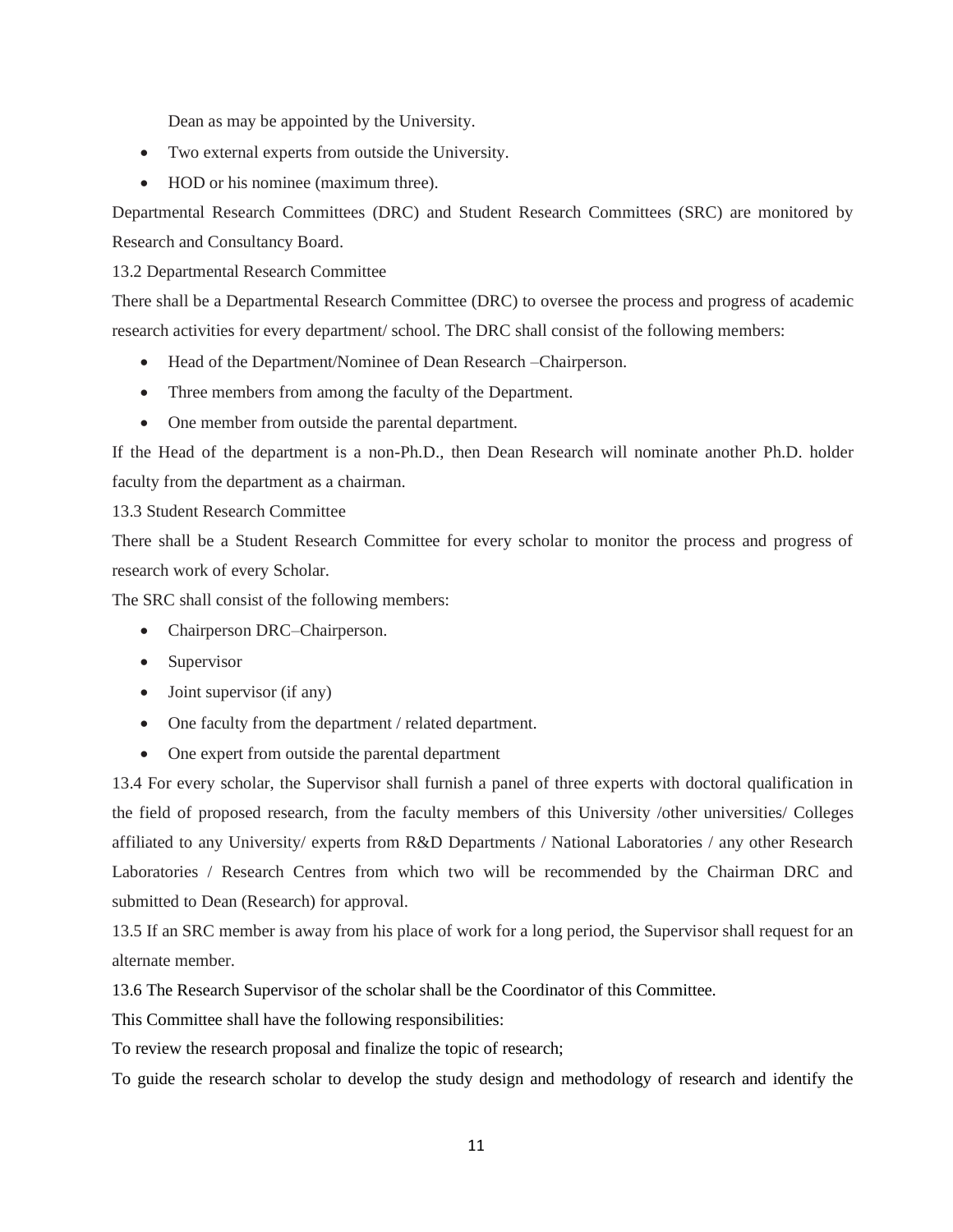course(s) that he/she may have to do.

To periodically review and assist in the progress of the research work of the research scholar.

A research scholar shall appear before the Committee once in six months to make a presentation of the progress of his/her work for evaluation and further guidance.

#### **14. COURSE WORK**

| S.             | Qualifications                          | Minimum Number of Credits to be earned            |
|----------------|-----------------------------------------|---------------------------------------------------|
| No.            |                                         |                                                   |
| $\overline{1}$ | M.E./M.Tech./M.S. (by Research)/        | 8 credits for courses $+4$ credits for Research   |
|                | M.Phil. or equivalent                   | Methodology                                       |
| $\overline{2}$ | M.B.A./MHTM/M.C.A./M.Sc./M.A./          | 12 credits for courses                            |
|                | M.Com (wish to pursue research in       | +4 for Research Methodology                       |
|                | their own field)                        |                                                   |
| $\mathcal{R}$  | M.E./M.Tech/M.Sc. or equivalent         | 4 credits for self study course $+2$ credits for  |
|                | scientist/engineers<br>Master's<br>(For | presentation on current status & future           |
|                | working in a Govt. Research $\&$        | challenges of area of research study $+2$ credits |
|                | organization<br>with<br>Development     | for seminar on Research Methodology               |
|                | minimum of 10 years professional        |                                                   |
|                | experience).                            |                                                   |

14.1 Candidates need to earn the coursework credits as per their qualifications as below:

14.2 The Supervisor shall prescribe the courses for the student before the start of the academic session. The Supervisor shall recommend the courses relevant to the area of research and as far as possible these should be part of the approved PG program of the University. The SRC shall meet within two weeks to approve the course work.

14.3 Any changes in the course work prescribed shall be made with the recommendation of the SRC and approved by Dean (Research).

14.4 The prescribed course work shall ordinarily be completed within two semesters from the date of provisional registration in the case of Full-time scholar and three semesters in the case of Part-time scholar. Under exceptional circumstances, the Dean (Research) based on the recommendations of SRC can extend the duration for the course work.

14.5 If any course, specific to the area of research has to be newly designed, then such course shall be formulated as a Special Elective and the course syllabus shall be designed by the Supervisor, recommended by the SRC and approved by Dean Research and Vice Chancellor. Such courses shall also be of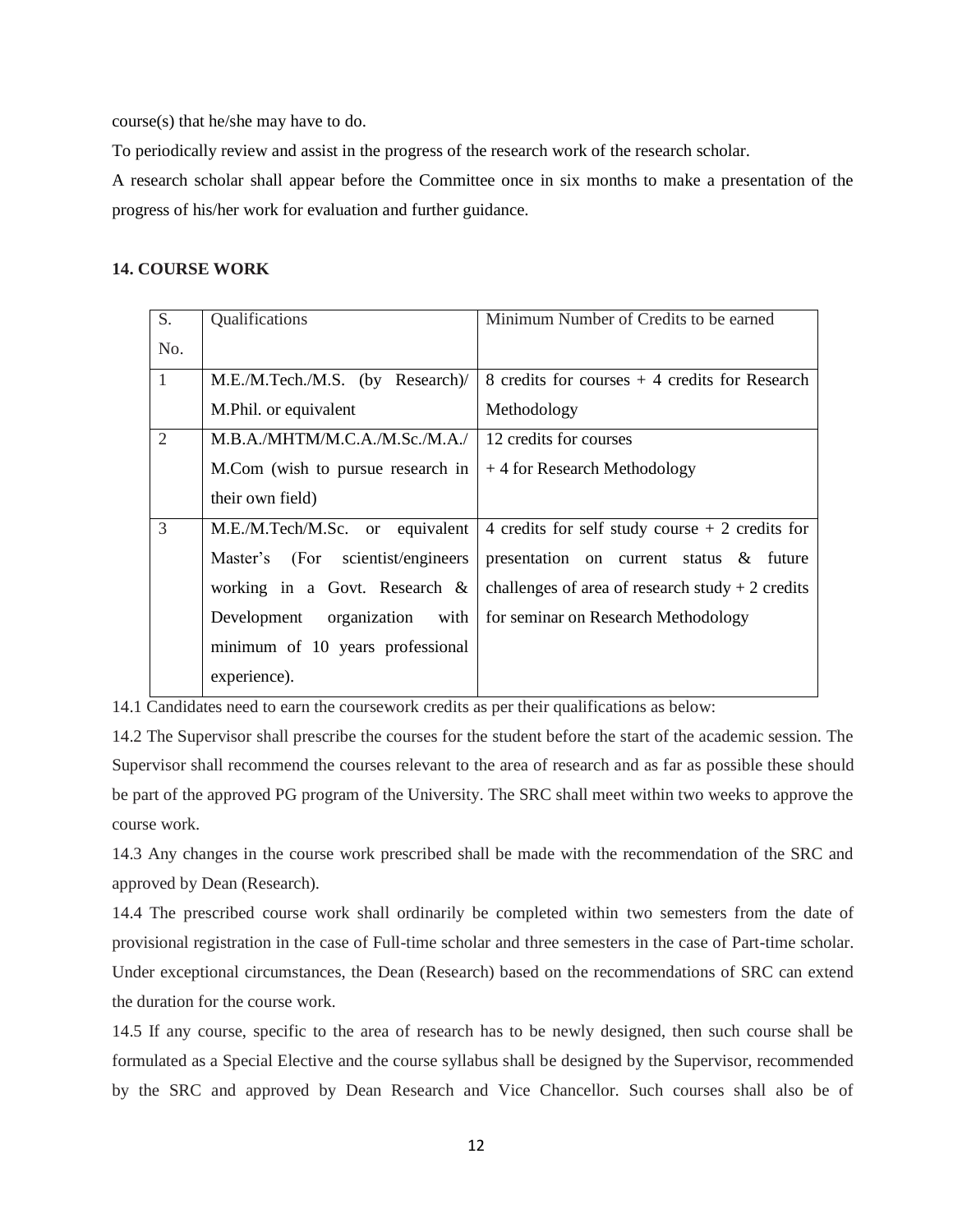postgraduate level.

14.6 A M.Phil./Ph.D. scholar has to obtain a minimum of 55% of marks or its equivalent grade in the UGC 7-point scale (or an equivalent grade/CGPA in a point scale wherever grading system is followed) in the course work in order to be eligible to continue in the programme and submit the dissertation/thesis. After successful completion of the course work, the scholar shall submit the research proposal on the topic of research within 2 months and present the same before the SRC for its approval. On acceptance of the Research Proposal by the SRC, the registration of the candidate shall be confirmed and the said candidate shall be permitted to proceed with research work. In case of rejection of revised proposal by the SRC, the scholar has to submit a revised research proposal incorporating the suggestions made by the committee. If the SRC is not satisfied with the performance of the candidate then it can recommend for the cancellation of the candidature.

14.7 Candidates already holding M. Phil. degree and admitted to the Ph.D. programme, or those who have already completed the course work in M.Phil. and have been permitted to proceed to the Ph.D. in integrated course, may be exempted by the Department from the Ph.D. course work. All other candidates admitted to the Ph.D. programme shall be required to complete the Ph.D. course work prescribed by the Department. 14.8 Classes for course work requirement for Part Time candidates will be held on Saturdays, Sundays and during vacations.

#### **15. RESEARCH OUTSIDE THE UNIVERSITY**

15.1 During the course of the Programme, for reasons recorded by the Supervisor in writing and forwarded by the Head of Department, a scholar may be permitted by the Dean (Research) to spend up to one year in an Institution or in a project approved for the purpose, outside the University for carrying out research related to his area.

15.2 Under valid reasons, a scholar may be permitted to continue his research outside the University up to six months beyond one year, with the prior approval of the Vice-Chancellor.

#### **16. MONITORING THE PROGRESS OF THE SCHOLARS**

16.1 At the end of every semester, commencing from the date of provisional Registration, the scholar shall submit the Progress Report to the Supervisor and Chairman SRC/DRC along with the registration renewal form in the prescribed format duly signed by the Supervisor and Chairman SRC/DRC.

16.2 Every semester the scholar shall make a presentation regarding progress of his/her research work before the SRC.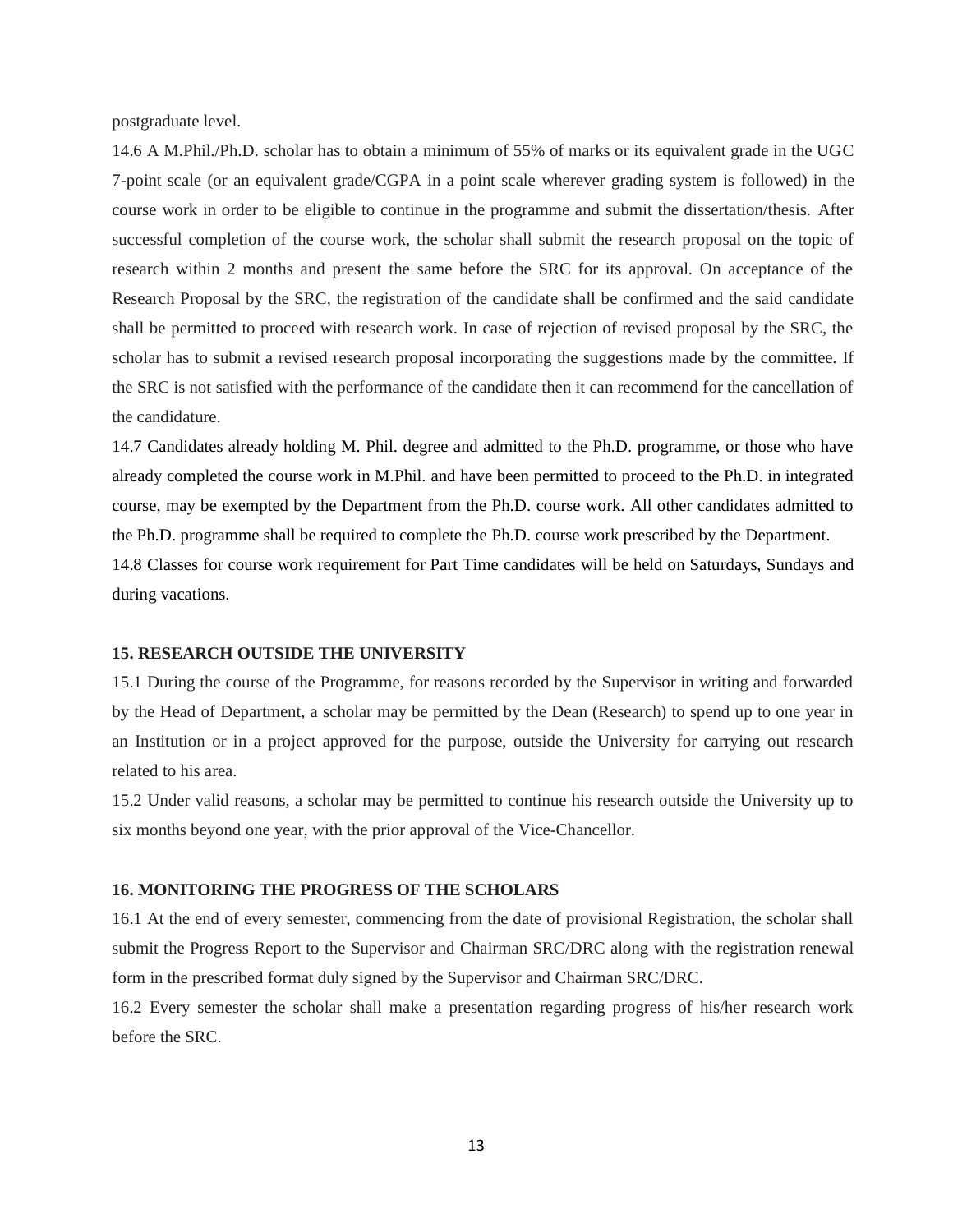#### **17. PAYMENT OF FEES AND READMISSION**

17.1 The Scholar shall submit the semester fees by the date as notified by the University on its website/notice-board.

17.2 After the expiry of the stipulated date, the Scholar shall have to pay a fine for late payment of Semester Fees in the following manner:

• Rs. 500/- if paid within 30 days after the last date.

17.3 After 30 days, the registration of the scholar stands cancelled. However, under exceptional circumstances, the scholar may be readmitted based on the recommendations of the Supervisor, Chairman (SRC/DRC) and recommended the Dean (Research). Vice Chancellor may approve it. The scholar shall be liable to pay penal fees as decided.

17.4 If the scholar wishes to discontinue from the programme, consent of the supervisor shall be obtained and communicated to the Dean (Research).

#### **18. CANCELLATION OF REGISTRATION**

18.1 The registration of a scholar who has exceeded the maximum period stipulated for the programme shall stand cancelled automatically.

18.2 The registration is liable for cancellation administratively by the Dean (Research), if

i. The scholar has not paid the semester fees within the stipulated time.

ii. The Scholar fails to pass the course requirements.

iii. Two consecutive six month progress reports are not submitted or are unsatisfactory.

iv. The SRC finds the performance of a candidate not satisfactory and accordingly recommends cancellation of registration.

v. The scholar wishes to withdraw from the programme and requests to cancel his registration.

vi. After the expiry of stipulated period for PhD thesis submission, or after the expiry of the extended period, and if further extension is not obtained.

vii. The scholar is found guilty of any other violation of the rules and regulations governing the

Ph.D. Programme or involvement in the act of indiscipline/criminal activity.

18.3 In all the above cancellation cases, the fees paid by the scholar shall not be refunded.

#### **19. PRE-Ph.D. SYNOPSIS OF THE THESIS:-**

19.1 The scholar shall be permitted to submit the Pre-Ph.D. synopsis of the thesis, one month prior to the completion of the minimum duration of the programme.

19.2 The Pre-Ph.D. synopsis submission will be accepted only when

- the scholar has completed the minimum requirement of the course work.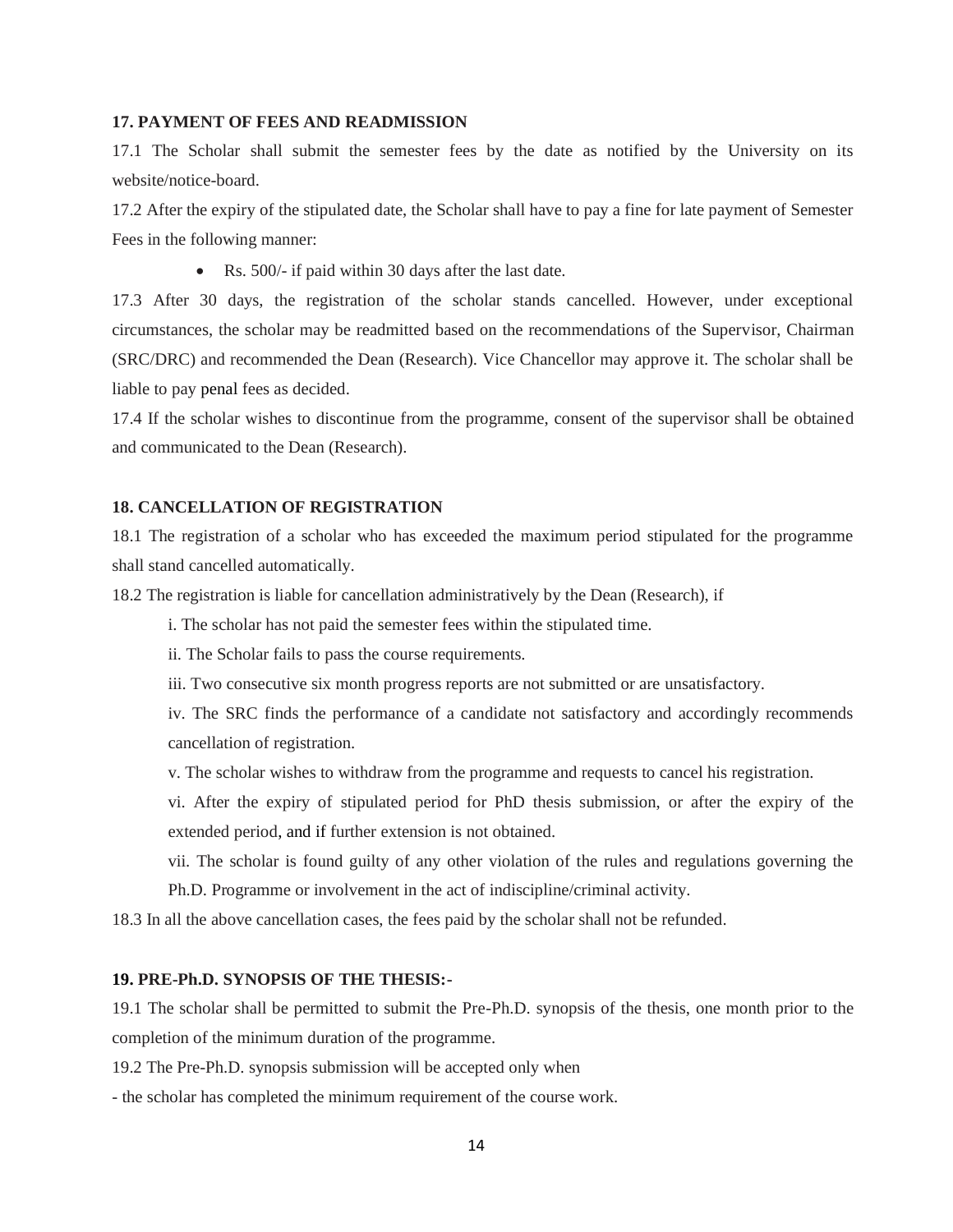- the scholar has at least three papers published/accepted for publication(GEU affiliated) out of which one in a peer reviewed journal like DBLP, SCOPUS, SCI indexed and two in a peer reviewed international conference like EI Compendex.

19.3 The SRC shall approve the research work of the scholar for submission of thesis if the performance of candidate in the presentation of synopsis (oral) found satisfactory. Prior to the submission of the dissertation/thesis, the scholar shall make a presentation in the Department before the SRC which shall also be open to all faculty members and other research scholars. The feedback and comments obtained from them may be suitably incorporated into the draft dissertation/thesis in consultation with the SRC Committee,

On approval SRC shall ask the candidate to submit six copies of thesis synopsis (hard and soft copy).

19.4 The SRC shall recommend a list of 10 examiners (Indian/ Foreign) in the area of research, specific to thesis.

19.5 The Vice Chancellor shall approve the list of examiners.

19.6 No two examiners shall be from the same Department of same Institution. The Panel of examiners should not be relatives of the supervisor(s).

#### **For M. Phil Degree:**

19.7 The overall minimum credit requirement, including credit for the course work, for the award of M.Phil. degree shall not be less than 24 credits.

19.8 Upon satisfactory completion of course work, and obtaining the marks/grade prescribed in sub-clauses, as the case may be, the M.Phil scholar shall be required to undertake research work and produce a draft dissertation/thesis within a reasonable time, as stipulated in these Regulations.

19.9 M.Phil scholars shall present at least one (1) research paper in a conference/seminar and make two paper presentations in conferences/seminars before the submission of the dissertation/thesis for adjudication, and produce evidence for the same in the form of presentation certificates and/or reprints.

#### **20. SUBMISSION OF THESIS**

20.1 The Thesis shall be submitted in an organized and scholarly fashion. An account of original research work of the scholar leading to the discovery of new facts or techniques or correlation of facts already known (analytical, experimental, hardware oriented, etc.) and demonstrating a quality contribution to the advancement of knowledge as well as the scholar's ability to undertake sustained research.

20.2 Four copies of Thesis (spiral bound/soft copy: PDF) shall be prepared in accordance with the format and specification prescribed. The Thesis shall be submitted to the Office of Dean (Research) within three months from the date of approval of the abstract by the SRC along with one copy of the abstract of the Thesis. Under extraordinary circumstances, submission of Thesis shall be permitted up to a maximum period of six months, with prior approval from the Dean (Research). In such cases, the late fee shall be paid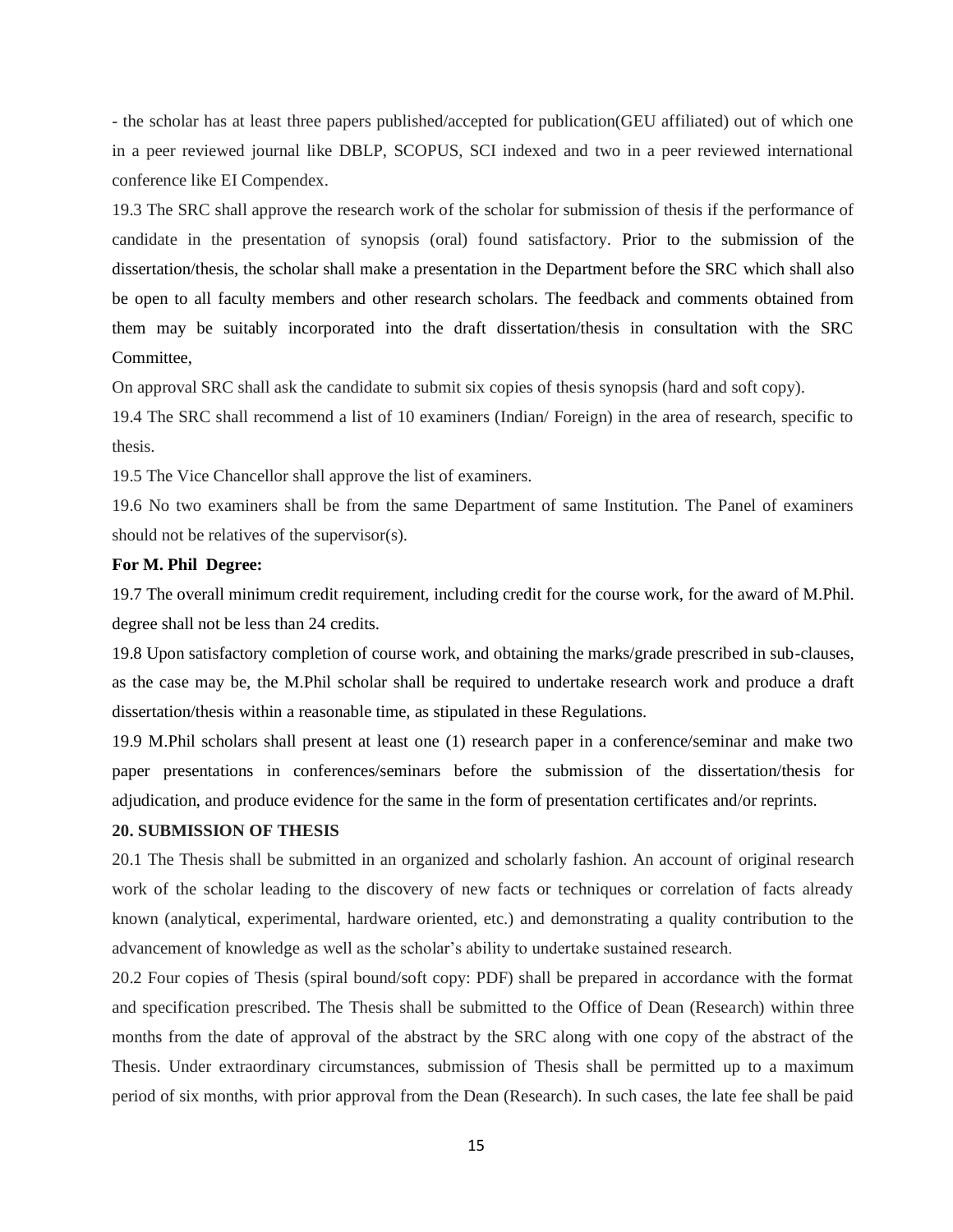as applicable.

20.3 The Thesis shall include a Certificate of declaration from the scholar indicating that the Thesis is a record of the *bona fide* research work carried out by him and that the work reported in the Thesis has not been submitted elsewhere for a degree or diploma.

20.4 Registration Fees shall be paid by the scholars for every semester till the submission of the Thesis.

20.5 The thesis shall be evaluated through an anti plagiarism software by the librarian of the university to detect plagiarism and other forms of academic dishonesty and certification of the same can be submitted along with thesis submission.

#### **21. EVALUATION OF THESIS**

21.1 The Thesis shall be referred to two examiners nominated by the Vice- Chancellor from the panel of 10 examiners (Indian/Foreign) recommended by the SRC/DRC and forwarded by Dean Research. The Vice-Chancellor, if deemed necessary, may also nominate one examiner from foreign or outside the panel.

21.1.1 The M.Phil. dissertation submitted by a research scholar shall be evaluated by his/her Research Supervisor and at least one external examiner who is not in the employment of the Institution/College.

21.1.2 The Ph.D. thesis submitted by a research scholar shall be evaluated by his/her Research Supervisor and at least two external examiners, who are not in employment of the Institution/College, of whom one examiner may be from outside the country.

21.2 The examiners may be requested to send their willingness to evaluate the Thesis within two weeks from the receipt of this letter to this effect.

21.3 The examiners shall send his evaluation report in the prescribed format within six weeks from the date of receipt of the Thesis.

21.4 The Dean (Research) shall take appropriate steps to receive the reports from the examiners of M.Phil. dissertation/ Ph.D. thesis within a period of six months from the date of submission of the dissertation/thesis.

21.5 The examiner shall include in his report an overall assessment placing the Thesis in any one of the following categories.

21.5.1 Recommend the acceptance of the Thesis in the present form and further based on the standard attained, classify the work as HIGHLY COMMENDED and COMMENDED.

21.5.2 Recommend the acceptance of the Thesis with minor revisions. The scholar shall incorporate the corrections indicated in the detailed report and place the corrected copy duly attested by the supervisor to the Oral Examination Board but the corrected Thesis need not be sent to the examiner.

21.5.3 Defer the recommendation at this stage and the scholar shall incorporate the suggested modifications in the Thesis within a period of six months from the date of revision letter send to scholar and the corrected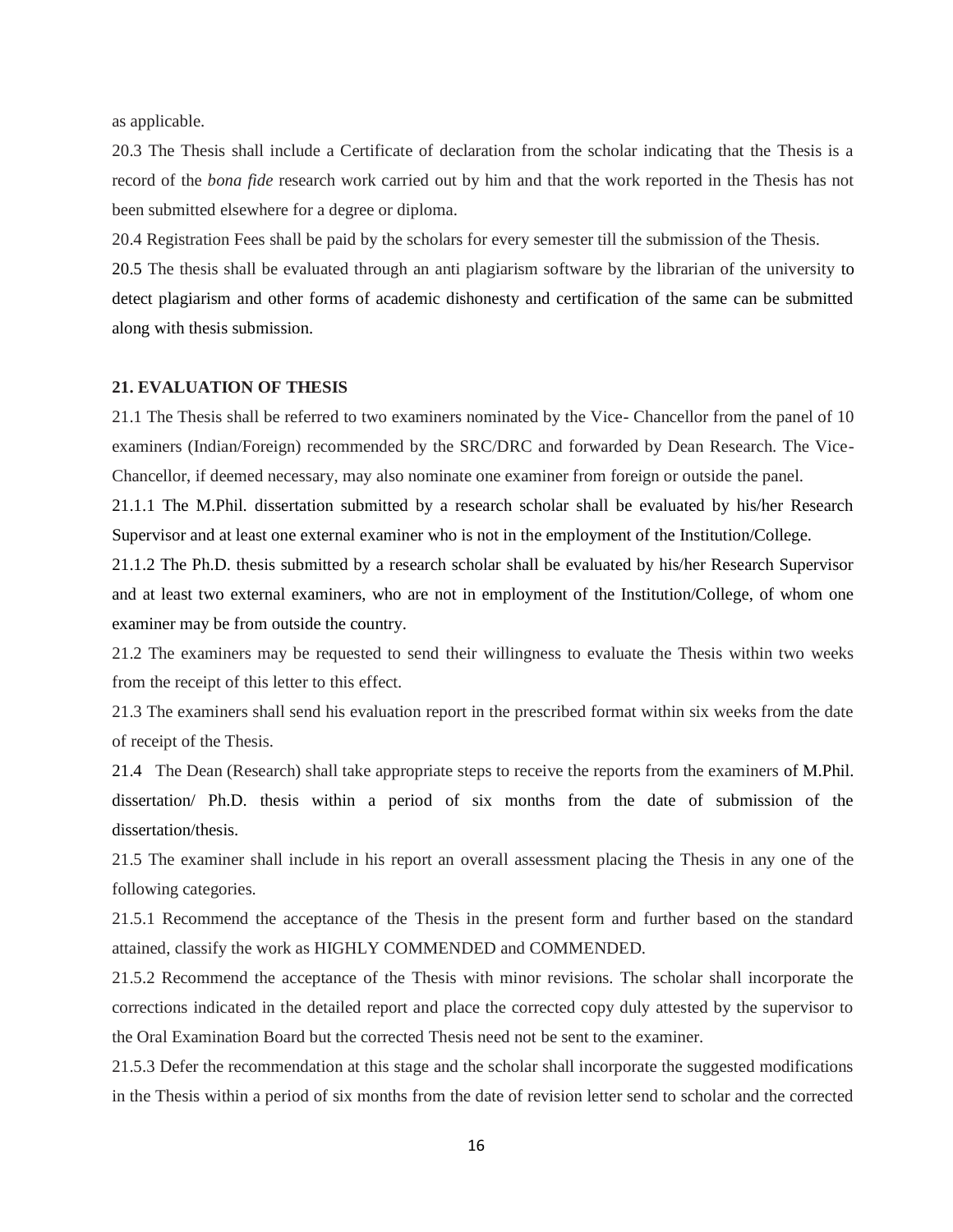Thesis along with the scholar's clarifications shall be sent to the respective examiner.

21.5.4 Reject the Thesis for the reasons set out in the detailed report.

21.5.5 The examiner shall write report in about 200 to 300 words, with regard to this assessment.

21.6 If both the examiners recommended for the award of the degree, Thesis shall be provisionally accepted. Any minor revision, modification, etc., suggested by the examiners shall be carried out before the Oral Examination Board.

21.6.1 If any one examiner recommends revision in the Thesis, the scholar shall be permitted only once to revise and resubmit the Thesis within six months if the candidate so desires. The revised Thesis shall be referred to the same examiner. If the candidate does not agree for the revision, he may request for the appointment of another examiner. A new examiner if appointed shall be Indian/Foreign depending on whether thesis was rejected or revised on the recommendation by the examiner in the first instance. The reports of all the examiners will be sent to the new examiner without revealing the identity of previous examiners along with the response of the candidate. The thesis shall be deemed to be acceptable if majority of the examiners including the new examiner recommend acceptance.

21.6.2 If one examiner recommends the award of the degree while the other recommends rejection, then the Thesis shall be referred to the third examiner to be nominated by the Vice-Chancellor from the panel of experts recommended by SRC. If two of the three examiners recommend the award, the Thesis shall be accepted. If two of the examiners recommend rejection, the Thesis shall be rejected and the registration of the scholar shall stand cancelled.

21.7 In case, the examiner does not insist to send the Thesis back to him, the Thesis shall be referred to the Student Research Committee to ascertain the corrections carried out in the Thesis as suggested by the examiners.

21.8 Individual cases not covered by the above Clauses shall be referred to the Vice-Chancellor. If deems fit, the Vice-Chancellor shall refer to the Research and Consultancy Board for necessary action.

#### **22. ORAL EXAMINATION BOARD (OEB)**

22.1 If the thesis is recommended for the award of PhD degree, an Oral Examination Board (OEB) shall be constituted by Dean (Research) with following members:

- 1. HOD/Nominee of Dean (Research): Chairman
- 2. Indian Examiner of the thesis: Member
- 3. Supervisor (s) of the scholar: Member

22.2 The Oral /*Viva-voce* examination shall be conducted as early as possible as "Open Defence Type" Examination. The circular for the same shall be communicated to the Dean (Research) / faculty members / research scholars/other departments/ other Institutions, prior to the *viva voce* Examination.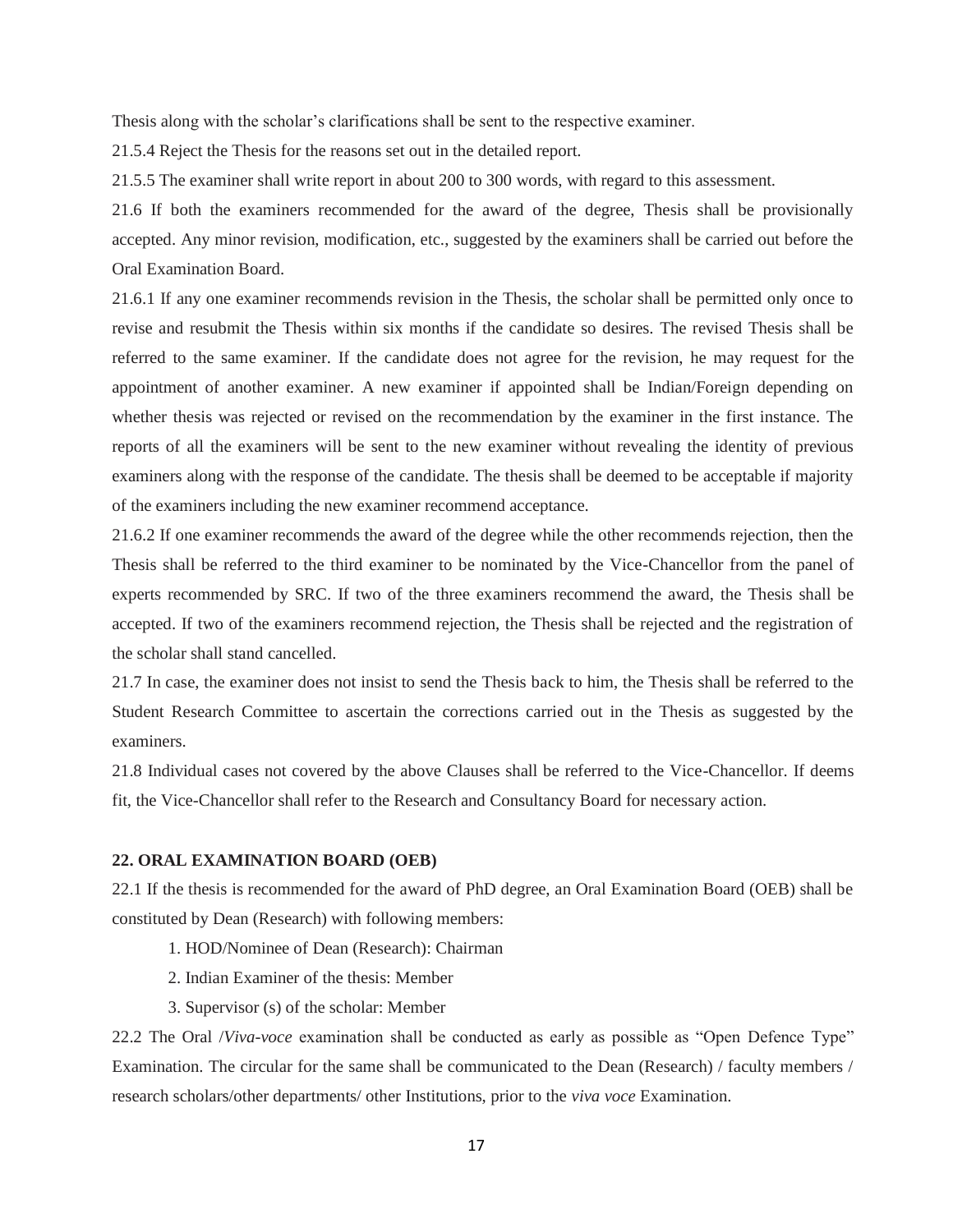22.3 *Viva voce* Examination shall be held in the University campus only.

22.4 If the Oral Examination Board reports the performance of the scholar as "not satisfactory" then he may opt to reappear for the Oral Examination at a later date within six months from the date of the first Oral Examination.

22.5 If the performance of the scholar in the Oral Examination in the second occasion also reported to be "not satisfactory", the Vice-Chancellor, if necessary, shall refer the remarks of the Oral Examination Board, along with the Thesis and comments of the Examiners, to a Committee constituted for this purpose and the decision of the Vice-Chancellor shall be final.

22.6 On satisfactory completion of the *viva voce* Examination, the scholar shall submit the hard bounded Thesis incorporating the corrections suggested by the examiners mentioned in accordance with the format and specification prescribed, duly certified by the Supervisor and Joint Supervisor if any, along with two soft copies of the Thesis in CD, for University archives.

#### **23. AWARD OF Ph.D. DEGREE**

23.1 If the report of the Oral Examination Board is SATISFACTORY, the scholar shall be awarded a Provisional Ph.D. Degree by the University.

23.2 If the report of the Oral Examination Board is SATISFACTORY, the scholar shall be awarded a Ph.D. Degree with the approval of the Academic Council/Board of Management. The Ph.D. degree shall be awarded with reference to the topic of his/her thesis.

#### **24. CODE OF CONDUCT AND ETHICS FOR RESEARCH**

24.1 Every researcher shall conduct himself/herself with honesty and integrity and shall not indulge in any activity, any unfair means in his/her academic / research activities, publication of research papers in journals, reports/ monographs, project reports, etc., and shall refrain from any activity which may be considered to be even remotely connected with unfair means such as copying/ stealing or plagiarism etc.

24.2 Every researcher is expected to uphold the sanctity and integrity of academic/research/administrative system and the credibility of the University. Any report/information in regard to an act of indiscipline, use of unfair means and plagiarism shall be considered as a violation of Code of Conduct and disciplinary action shall be initiated against the employee concerned as per rules

#### **25. THE ACT OF PLAGIARISM**

In the case of scholars who have committed an act of plagiarism, the candidate's thesis / degree shall be forfeited, the candidate's research registration shall be cancelled and the candidate shall be debarred to register for any other programme in the University.